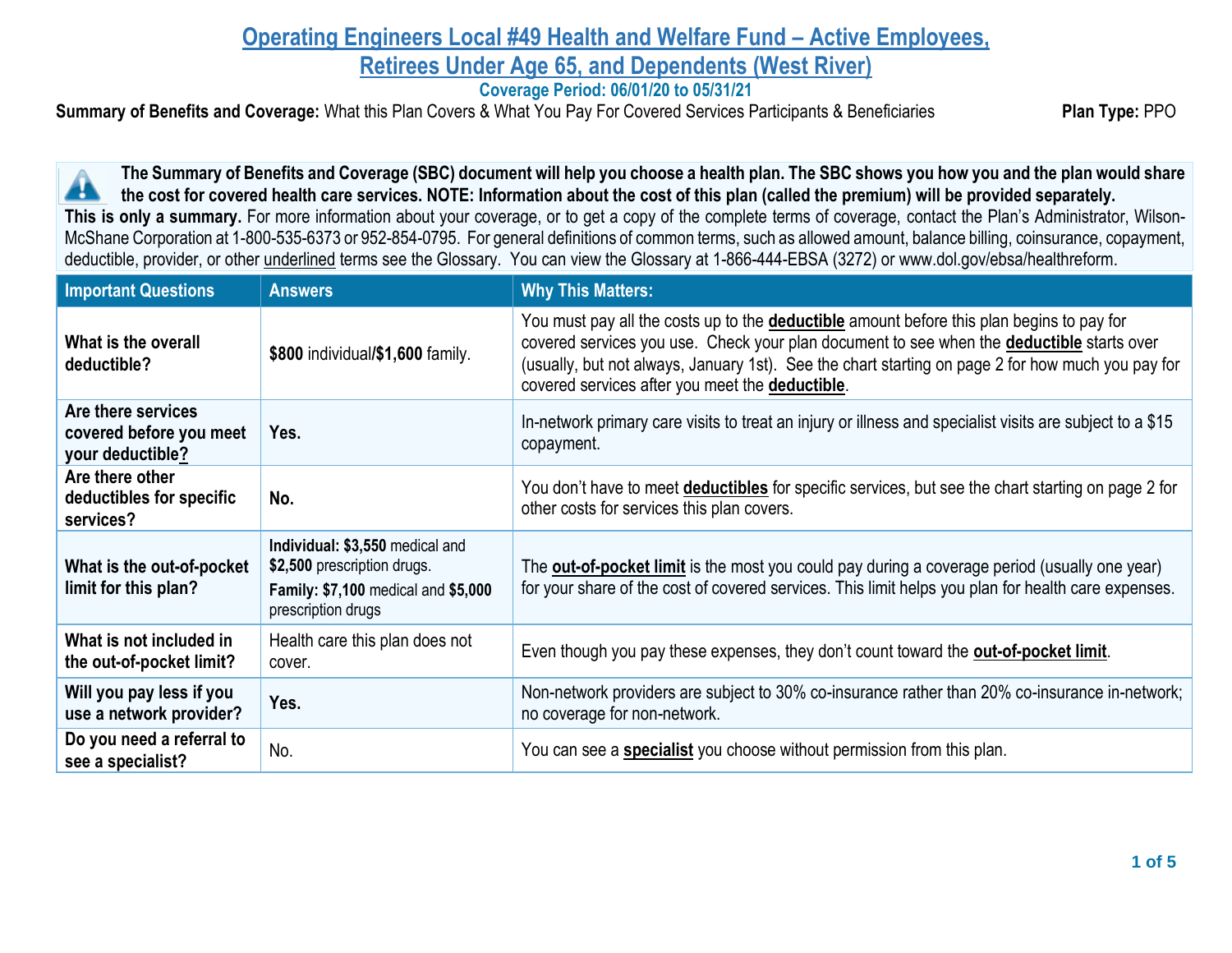

All **copayment** and **coinsurance** costs shown in this chart are after your **deductible** has been met, if a **deductible** applies.

| <b>Common</b>                                                                                                                                             | <b>Services You May Need</b>                        | <b>What You Will Pay</b>                                                                     |                                                                                              | <b>Limitations, Exceptions, &amp; Other Important</b>                                         |  |
|-----------------------------------------------------------------------------------------------------------------------------------------------------------|-----------------------------------------------------|----------------------------------------------------------------------------------------------|----------------------------------------------------------------------------------------------|-----------------------------------------------------------------------------------------------|--|
| <b>Medical Event</b>                                                                                                                                      |                                                     | <b>Network Provider</b><br>(You will pay the least)                                          | <b>Out-of-Network Provider</b><br>(You will pay the most)                                    | <b>Information</b>                                                                            |  |
|                                                                                                                                                           | Primary care visit to treat an<br>injury or illness | \$15 copayment                                                                               | 30% co-insurance                                                                             |                                                                                               |  |
|                                                                                                                                                           | Specialist visit                                    | \$15 copayment                                                                               | 30% co-insurance                                                                             |                                                                                               |  |
| If you visit a health<br>care provider's office<br>or clinic                                                                                              | Other practitioner office visit                     | 0% co-insurance for<br>chiropractic services                                                 | 0% co-insurance for<br>chiropractic services                                                 | Limit of 19 visits per calendar year.                                                         |  |
|                                                                                                                                                           | Preventive care/screening/<br>immunization          | Routine Immunizations:<br>0% coinsurance<br>Preventive<br>care/Screening:<br>0% co-insurance | Routine Immunizations:<br>20% co-insurance<br>Preventive care/Screening:<br>20% co-insurance | Physicals covered at 100% if obtained through<br>Health Dynamics or a participating provider. |  |
| If you have a test                                                                                                                                        | Diagnostic test (x-ray, blood<br>work)              | 20% co-insurance                                                                             | 30% co-insurance                                                                             | Examinations for routine check-up purposes<br>are excluded.                                   |  |
|                                                                                                                                                           | Imaging (CT/PET scans, MRIs)                        | 20% co-insurance                                                                             | 30% co-insurance                                                                             |                                                                                               |  |
| If you need drugs to<br>treat your illness or<br>condition<br>More information about<br>prescription drug<br>coverage is available at<br>www.health49.org | Generic drugs                                       | 20% co-insurance                                                                             | 20% co-insurance                                                                             | \$2,500 individual/\$5,000 family Out-of-Pocket<br>limit.                                     |  |
|                                                                                                                                                           | Preferred brand drugs                               | 20% co-insurance                                                                             | 20% co-insurance                                                                             | \$2,500 individual/\$5,000 family Out-of-Pocket<br>limit.                                     |  |
|                                                                                                                                                           | Non-preferred brand drugs                           | 20% co-insurance                                                                             | 20% co-insurance                                                                             | \$2,500 individual/\$5,000 family Out-of-Pocket<br>limit.                                     |  |
|                                                                                                                                                           | Specialty drugs                                     | 20% co-insurance                                                                             | 20% co-insurance                                                                             | \$2,500 individual/\$5,000 family Out-of-Pocket<br>limit.                                     |  |
| If you have outpatient                                                                                                                                    | Facility fee (e.g., ambulatory<br>surgery center)   | 20% co-insurance                                                                             | 30% co-insurance                                                                             |                                                                                               |  |
| surgery                                                                                                                                                   | Physician/surgeon fees                              | 20% co-insurance                                                                             | 30% co-insurance                                                                             |                                                                                               |  |
| If you need immediate<br>medical attention                                                                                                                | Emergency room care                                 | 20% co-insurance                                                                             | 20% co-insurance                                                                             |                                                                                               |  |
|                                                                                                                                                           | <b>Emergency medical</b><br>transportation          | 20% co-insurance                                                                             | 20% co-insurance                                                                             | Transportation must be to nearest local facility<br>as medically necessary.                   |  |
|                                                                                                                                                           | Urgent care                                         | 20% co-insurance                                                                             | 30% co-insurance                                                                             |                                                                                               |  |
| If you have a hospital                                                                                                                                    | Facility fee (e.g., hospital room)                  | 20% co-insurance                                                                             | Not Covered                                                                                  |                                                                                               |  |
| stay                                                                                                                                                      | Physician/surgeon fees                              | 20% co-insurance                                                                             | Not Covered                                                                                  |                                                                                               |  |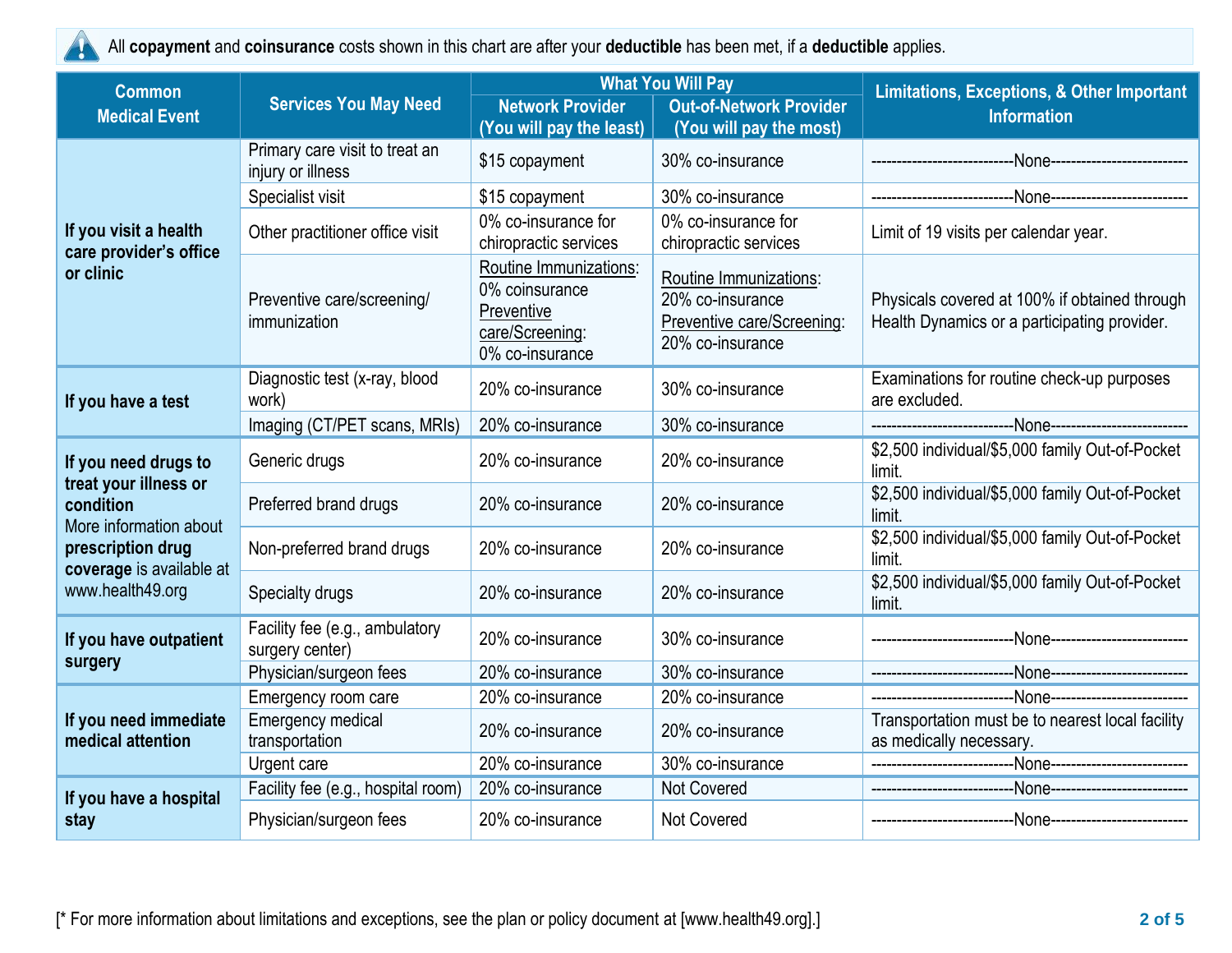| <b>Common</b>                                                           | <b>Services You May Need</b>                 | <b>What You Will Pay</b>                                                         |                                                                               | <b>Limitations, Exceptions, &amp; Other Important</b>                                                                                    |  |
|-------------------------------------------------------------------------|----------------------------------------------|----------------------------------------------------------------------------------|-------------------------------------------------------------------------------|------------------------------------------------------------------------------------------------------------------------------------------|--|
| <b>Medical Event</b>                                                    |                                              | <b>Network Provider</b>                                                          | <b>Out-of-Network Provider</b>                                                | <b>Information</b>                                                                                                                       |  |
|                                                                         |                                              | (You will pay the least)                                                         | (You will pay the most)                                                       |                                                                                                                                          |  |
| If you need mental<br>health, behavioral<br>health, or substance        | <b>Outpatient services</b>                   | 20% co-insurance                                                                 | Physician: 20% co-<br>insurance<br>Facility Fee: 30% co-<br>insurance         |                                                                                                                                          |  |
| abuse services                                                          | Inpatient services                           | 20% co-insurance                                                                 | <b>Not Covered</b>                                                            |                                                                                                                                          |  |
| If you are pregnant                                                     | Office visits                                | Prenatal: 0%<br>Postnatal: 20% co-<br>insurance                                  | Prenatal: 30% co-insurance<br>Postnatal: 30% co-<br>insurance                 | Coverage is excluded for individuals acting as<br>surrogate mothers.                                                                     |  |
|                                                                         | Childbirth/delivery professional<br>services | 20% co-insurance                                                                 | Not Covered                                                                   | Coverage is excluded for individuals acting as<br>surrogate mothers.                                                                     |  |
|                                                                         | Childbirth/delivery facility<br>services     | 20% co-insurance                                                                 | <b>Not Covered</b>                                                            | Coverage is excluded for individuals acting as<br>surrogate mothers.                                                                     |  |
|                                                                         | Home health care                             | 20% co-insurance                                                                 | 20% co-insurance                                                              | Maximum of 90 visits per calendar year.                                                                                                  |  |
|                                                                         | <b>Rehabilitation services</b>               | 20% co-insurance                                                                 | 30% co-insurance                                                              | Rehabilitation services must be prescribed by<br>a physician.                                                                            |  |
|                                                                         | <b>Habilitation services</b>                 | 20% co-insurance                                                                 | 30% co-insurance                                                              | Habilitation services must be prescribed by a<br>physician.                                                                              |  |
| If you need help<br>recovering or have<br>other special health<br>needs | Skilled nursing care                         | 20% co-insurance                                                                 | 20% co-insurance                                                              | Maximum of 2 days of skilled nursing care for<br>each day of Hospital confinement, up to a<br>cumulative maximum of 60 days of care.     |  |
|                                                                         | Durable medical equipment                    | 20% co-insurance                                                                 | 20% co-insurance                                                              |                                                                                                                                          |  |
|                                                                         | Hospice services                             | 0% co-insurance, up to<br>180 days of hospice<br>service                         | 0% co-insurance, up to 180<br>days of hospice service                         | Maximum of 180 days of hospice service;<br>maximum may be waived when continued<br>hospice care would be a cost savings to this<br>plan. |  |
| If your child needs<br>dental or eye care                               | Children's eye exam                          | \$500 benefit<br>replenished on the first<br>day of every even<br>calendar year. | \$500 benefit replenished on<br>the first day of every even<br>calendar year. | --None----------------------<br>-------------------------                                                                                |  |
|                                                                         | Children's glasses                           | Above maximum<br>applies to exam,<br>glasses and contact<br>lenses.              | Above maximum applies to<br>exam, glasses and contact<br>lenses.              | -None---------------------                                                                                                               |  |
|                                                                         | Children's dental check-up                   | 0% co-insurance                                                                  | 0% co-insurance                                                               | -None----------------------                                                                                                              |  |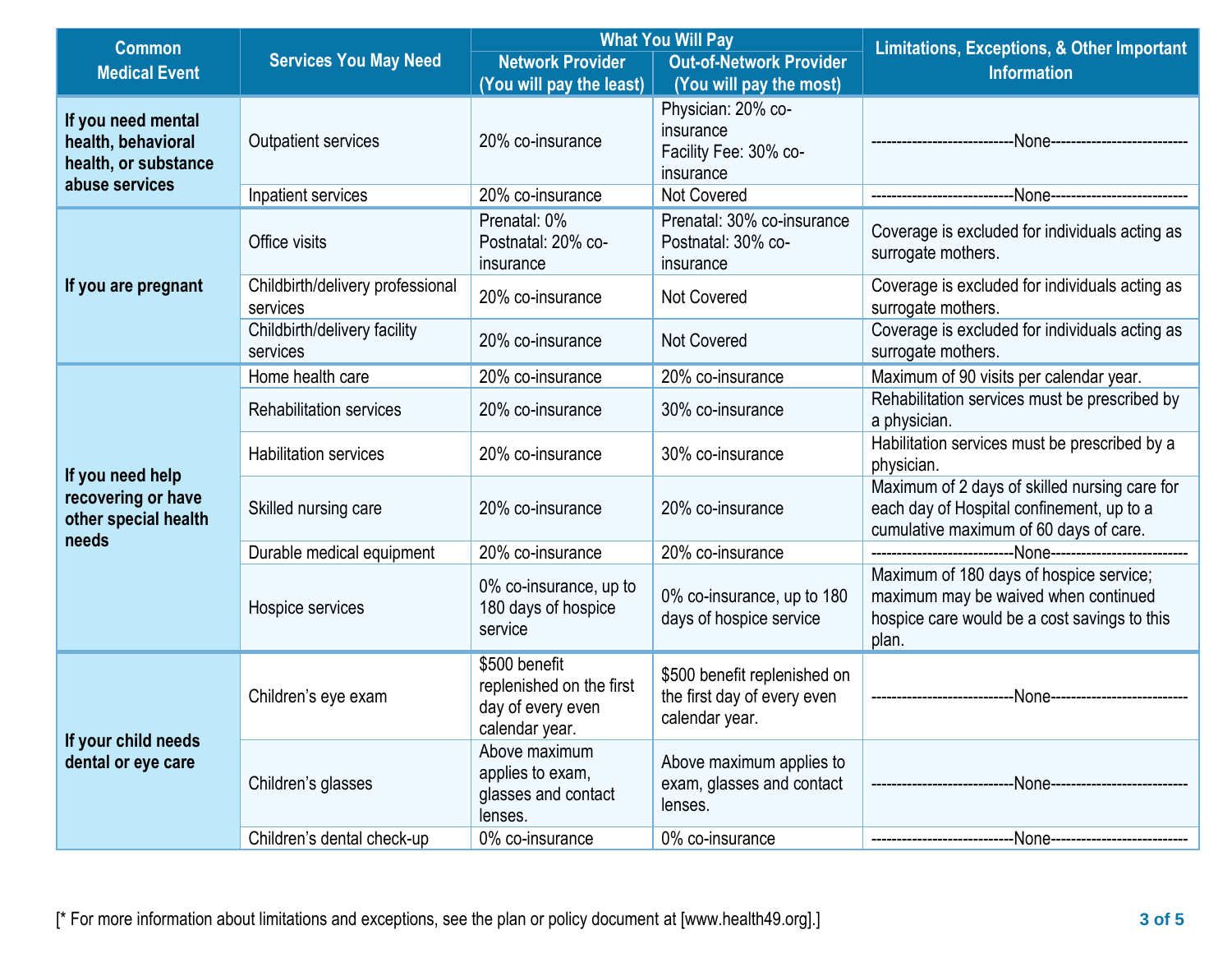| <b>Excluded Services &amp; Other Covered Services:</b>                                                                                           |                                                                               |                                           |  |  |
|--------------------------------------------------------------------------------------------------------------------------------------------------|-------------------------------------------------------------------------------|-------------------------------------------|--|--|
| Services Your Plan Generally Does NOT Cover (Check your policy or plan document for more information and a list of any other excluded services.) |                                                                               |                                           |  |  |
| Cosmetic surgery<br>Infertility treatment                                                                                                        | Non-emergency care when traveling outside the<br>U.S.<br>Private-duty nursing | Routine foot care<br>Weight loss programs |  |  |
| Other Covered Services (Limitations may apply to these services. This isn't a complete list. Please see your plan document.)                     |                                                                               |                                           |  |  |
| Acupuncture                                                                                                                                      | Chiropractic care                                                             | <b>Hearing Aids</b>                       |  |  |
| <b>Bariatric surgery</b>                                                                                                                         | Dental care (subject to plan limits)                                          | Routine eye care (subject to plan limits) |  |  |

Your Rights to Continue Coverage: There are agencies that can help if you want to continue your coverage after it ends. The contact information for those agencies is: U.S. Department of Labor's Employee Benefits Security Administration at 1-866-44-EBSA (3272) or www.dol.gov/ebsa/healthreform. Other coverage options may be available to you too, including buying individual insurance coverage through the Health Insurance Marketplace. For more information about the Marketplace, visit www.HealthCare.gov or call 1-800-318-2596.

Your Grievance and Appeals Rights: There are agencies that can help if you have a complaint against your plan for a denial of a claim. This complaint is called a grievance or appeal. For more information about your rights, look at the explanation of benefits you will receive for that medical claim. Your plan documents also provide complete information to submit a claim, appeal, or a grievance for any reason to your plan. For more information about your rights, this notice, or assistance, contact: The Plan's Administrator, Wilson-McShane Corporation at 1-800-535-6373 or 952-854-0795. You may also contact the U.S. Department of Labor's Employee Benefit Security Administration at 1-866-444-EBSA (3272) or www.dol.gov/ebsa/healthreform.

## **Does this plan provide Minimum Essential Coverage? [Yes]**

If you don't have Minimum Essential Coverage for a month, you'll have to make a payment when you file your tax return unless you qualify for an exemption from the requirement that you have health coverage for that month.

## **Does this plan meet the Minimum Value Standards? [Yes]**

If your plan doesn't meet the Minimum Value Standards, you may be eligible for a premium tax credit to help you pay for a plan through the Marketplace.

––––––––––––––––––––––*To see examples of how this plan might cover costs for a sample medical situation, see the next section.–––––––––––*–––––––––––